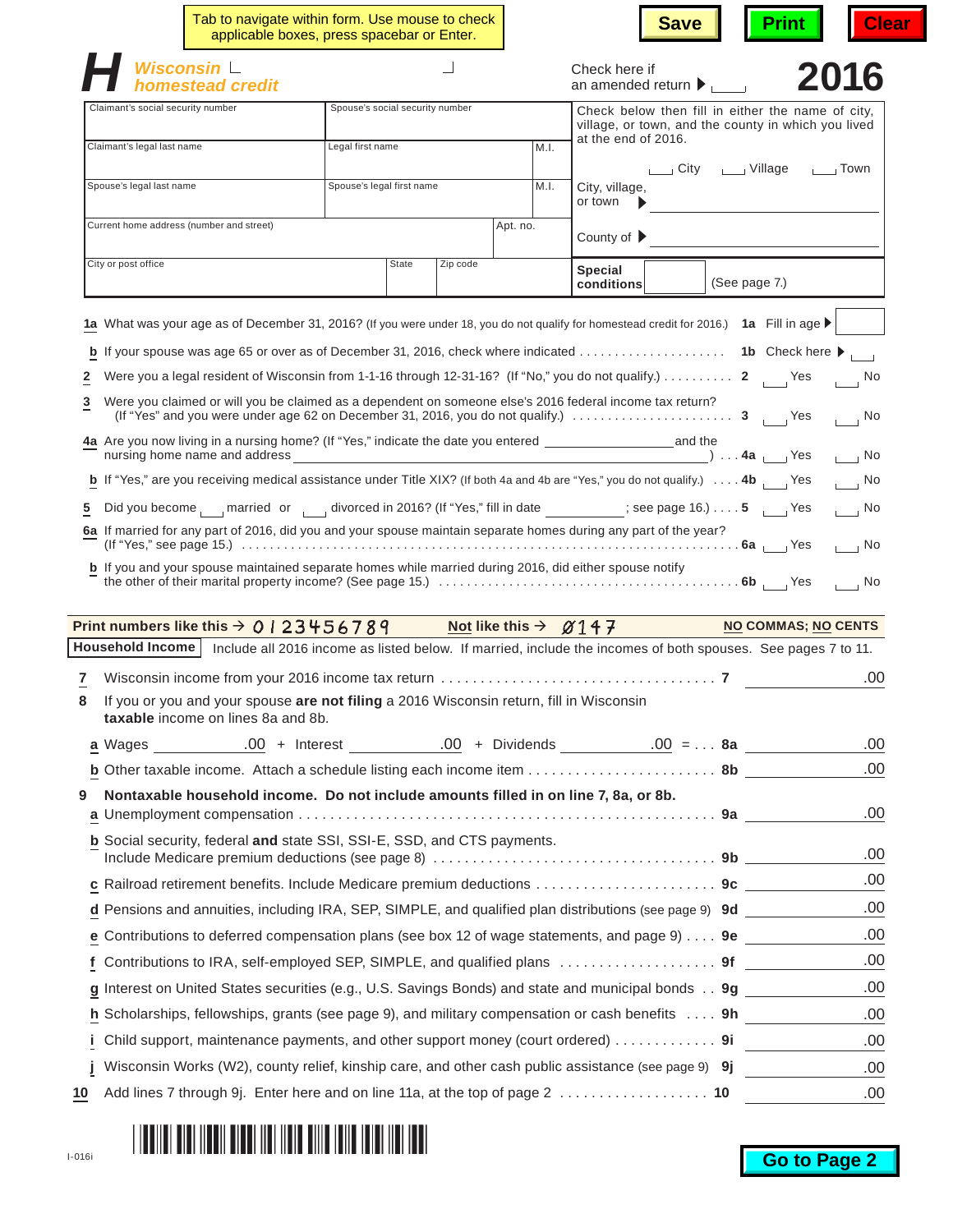|     | 2016 H   Name |
|-----|---------------|
| SSN |               |



|    | 11 a Enter amount from line 10 here entertainment containment container and all the contact of the contact of                                                                                                                                                                                                                                                                                 | .00  |
|----|-----------------------------------------------------------------------------------------------------------------------------------------------------------------------------------------------------------------------------------------------------------------------------------------------------------------------------------------------------------------------------------------------|------|
|    | b Workers' compensation, income continuation, and loss of time insurance (e.g., sick pay)  11b ______                                                                                                                                                                                                                                                                                         | .00  |
|    | c Gain from sale of home excluded for federal tax purposes (see instructions) 11c                                                                                                                                                                                                                                                                                                             | .00  |
|    |                                                                                                                                                                                                                                                                                                                                                                                               | .00  |
|    | e Net operating loss carryforward or carryback and capital loss carryforward  11e                                                                                                                                                                                                                                                                                                             | .00  |
|    | f Income of nonresident spouse or part-year resident spouse; nontaxable income from<br>sources outside Wisconsin; resident manager's rent reduction; clergy housing allowance;<br>and nontaxable Native American income entertainment contains and nontaxable Native American income entertainme                                                                                              | .00  |
|    | g Partner's, LLC member's, and tax-option (S) corporation shareholder's distributive share of<br>depreciation, Section 179 expense, depletion, amortization, and intangible drilling costs.<br>If none was claimed, write "None" on federal Schedule E, Part II, near the entity's name  11g ______                                                                                           | .00  |
|    |                                                                                                                                                                                                                                                                                                                                                                                               | .00  |
|    | i Other depreciation, Section 179 expense, depletion, amortization, and intangible drilling costs 11i                                                                                                                                                                                                                                                                                         | .00  |
|    | 12 a Subtotal. Add lines 11a through 11i (if less than the total of lines 13, 14a, and 14c, see page 11) 12a                                                                                                                                                                                                                                                                                  | .00  |
|    | <b>b</b> Number of qualifying dependents. Do not count yourself or your spouse (see page 11) $\times$ \$500 = 12b                                                                                                                                                                                                                                                                             | .00  |
|    | c Household income. Subtract line 12b from line 12a (if \$24,680 or more, no credit is allowed) $\dots$ . 12c                                                                                                                                                                                                                                                                                 | .00  |
|    | Taxes and/or Rent   See pages 11 to 13.                                                                                                                                                                                                                                                                                                                                                       |      |
|    | A Check here if your home was located on more than one acre of land and was not part of a farm; see Schedule 1, page 3 A $\Box$                                                                                                                                                                                                                                                               |      |
|    |                                                                                                                                                                                                                                                                                                                                                                                               |      |
|    | C Check here if your home was used for other than personal or farm purposes while you lived there in 2016; see Schedule 2, page 3 C                                                                                                                                                                                                                                                           |      |
|    | D Check here if you received Wisconsin Works (W2) payments or county relief during 2016; see Schedule 3, page 3 D                                                                                                                                                                                                                                                                             |      |
| 13 | Homeowners – Net 2016 property taxes on your homestead, whether paid or not 13                                                                                                                                                                                                                                                                                                                | .00  |
| 14 | Renters-Rent from your rent certificate(s), line 8a (or Shared Living Expenses Schedule). See pages 12 to 13.                                                                                                                                                                                                                                                                                 |      |
|    | Heat included (8b of rent certificate is "Yes")  14a 00 x .20 (20%) = 14b                                                                                                                                                                                                                                                                                                                     | .00  |
|    | Heat not included (8b of rent certificate is "No")  14c $\frac{.00}{.25(25%)}$ = 14d                                                                                                                                                                                                                                                                                                          | .00  |
| 15 |                                                                                                                                                                                                                                                                                                                                                                                               | .00  |
|    | • 2016 tax bill(s) (or closing statement) and/or original rent certificate(s).<br>$\tau$ • Ownership document (if the tax bill lists names other than yours). See page 11.<br>Don't delay your refund:<br>A • Schedule H behind Form 1, 1A, or 1NPR (if filing a Wisconsin tax return).<br>• A complete copy of your federal income tax return and schedules (if filing Form 1 or 1NPR).<br>н |      |
|    | <b>Credit Computation</b>                                                                                                                                                                                                                                                                                                                                                                     |      |
| 16 |                                                                                                                                                                                                                                                                                                                                                                                               | .00  |
| 17 | Using the amount on line 12c, fill in the appropriate amount from Table A (page 17) $\ldots \ldots \ldots$ 17                                                                                                                                                                                                                                                                                 | .00  |
| 18 | Subtract line 17 from line 16 (if line 17 is more than line 16, fill in 0; no credit is allowable) $\ldots$ 18                                                                                                                                                                                                                                                                                | .00. |
| 19 | Homestead credit – Using the amount on line 18, fill in the credit from Table B (page 18) $\dots$ . 19                                                                                                                                                                                                                                                                                        | .00  |
|    | If filing a Wisconsin income tax return, fill in your homestead credit (line 19) on line 31 of Form 1A;                                                                                                                                                                                                                                                                                       |      |

line 45 of Form 1; or line 70 of Form 1NPR. You cannot file Form WI-Z with a homestead credit claim.

*Under penalties of law, I declare this homestead credit claim and all attachments are true, correct, and complete to the best of my knowledge and belief.*

| Claimant's signature                                                              | Spouse's signature                                                                                                            | Date                    | Daytime phone number |                     |
|-----------------------------------------------------------------------------------|-------------------------------------------------------------------------------------------------------------------------------|-------------------------|----------------------|---------------------|
| Sign<br>Here                                                                      |                                                                                                                               |                         |                      |                     |
| Mail to:<br>Wisconsin Department of Revenue<br>PO Box 34<br>Madison WI 53786-0001 | DON'T file this claim UNLESS a<br><b>STOP</b><br>rent certificate or property tax bill<br>(or closing statement) is included. | For Department Use Only |                      |                     |
|                                                                                   |                                                                                                                               |                         |                      | <b>Go to Page 3</b> |